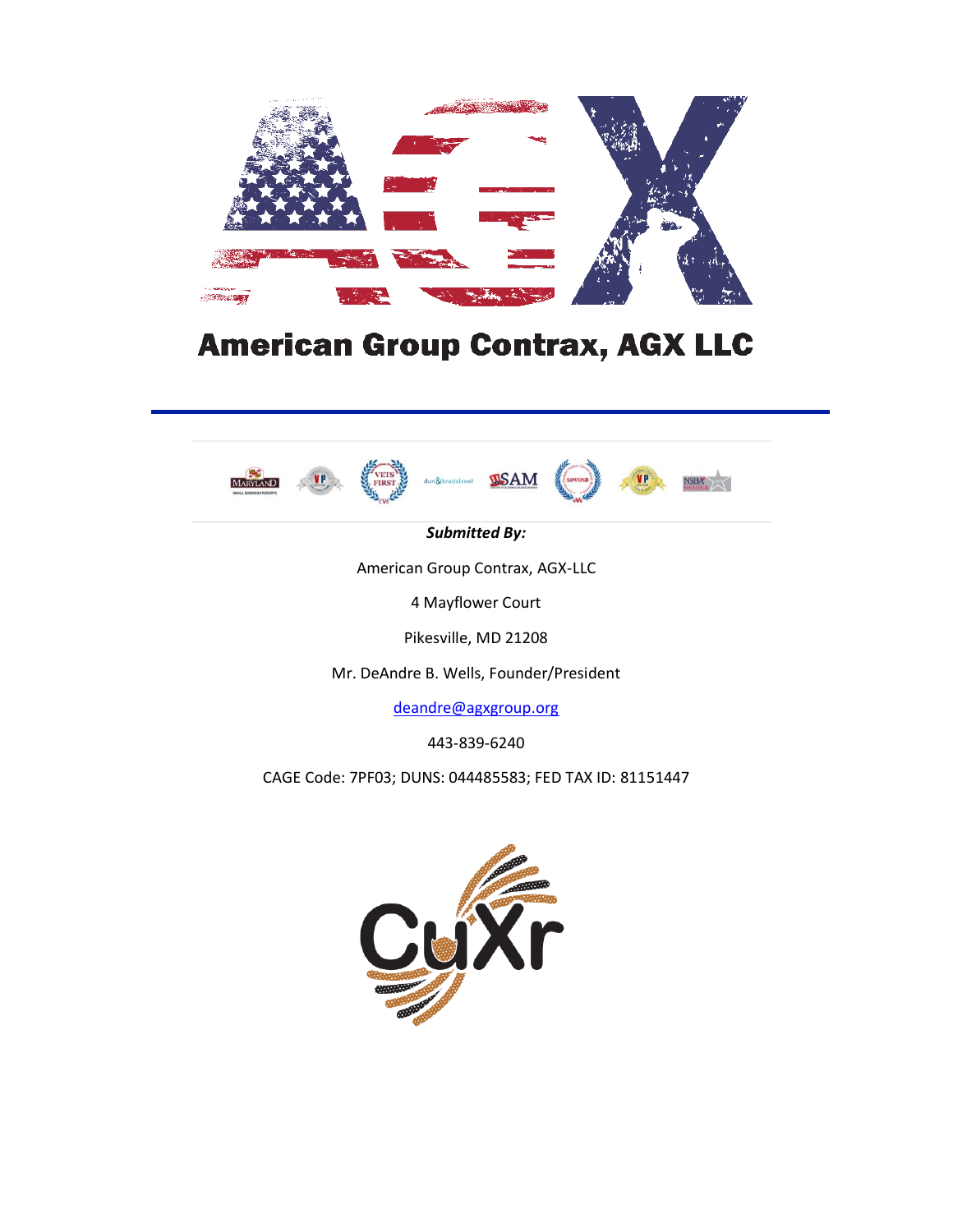

SUPPLIER INFORMATION **Baltimore City-**American Group Contrax, AGX-LLC 4 Mayflower Court Baltimore, MD 21208 Federal Tax ID: 811514470 Maryland State SBR #SB12-36997 *DUNS:044485583*

#### COVER LETTER:

To Whom it may concern:

The recent rapid demand on the U.S. health system demonstrates that there is a healthcare burden that is not sustainable, especially during emergency events, such as those caused by environmental disasters. During a crisis, access to critical PPE and Medical Supplies experience the greatest risk. Those providing emergency health and safety services are exposed to the same disasters, while serving an overwhelming demand by their local community access to critical PPE and Medical Supplies services are quickly exhausted by the intense workload.

AGX is committed to delivering services and to continuity of operations to meet the needs of all our client partners. We will continue to monitor the situation and as things change, we will provide additional updates. We are here for you! AGX will continue to pay close attention to what our State and Federal officials and the CDC are recommending.

Team AGX houses a group of environmental management consultants, with significant expertise and experience in managing similar missions, in addition to environmental management work. Team AGX has, over the past 6 years, assembled a cadre of experts that have been actively engaged in performing certified medical device product design, contract manufacturing, supply chain management services of equal or greater scope as herein specified for a scalable supply of critical PPE and Medical Supplies for the Great State of Maryland!

#### CALL OUR CUSTOMER SERVICE LINE TODAY @ 410-484-0716 (24/7)

In your Service, De'Andre B. Wells Sgt US Army Ret. [Bunker Labs Baltimore-](http://bunkerlabs.org/Baltimore)City Leader NSBA Leadership Council Member AMERICAN [GROUP CONTRAX AGX-LLC-](https://www.agxgroup.org/)Founder/CEO "Always Available"

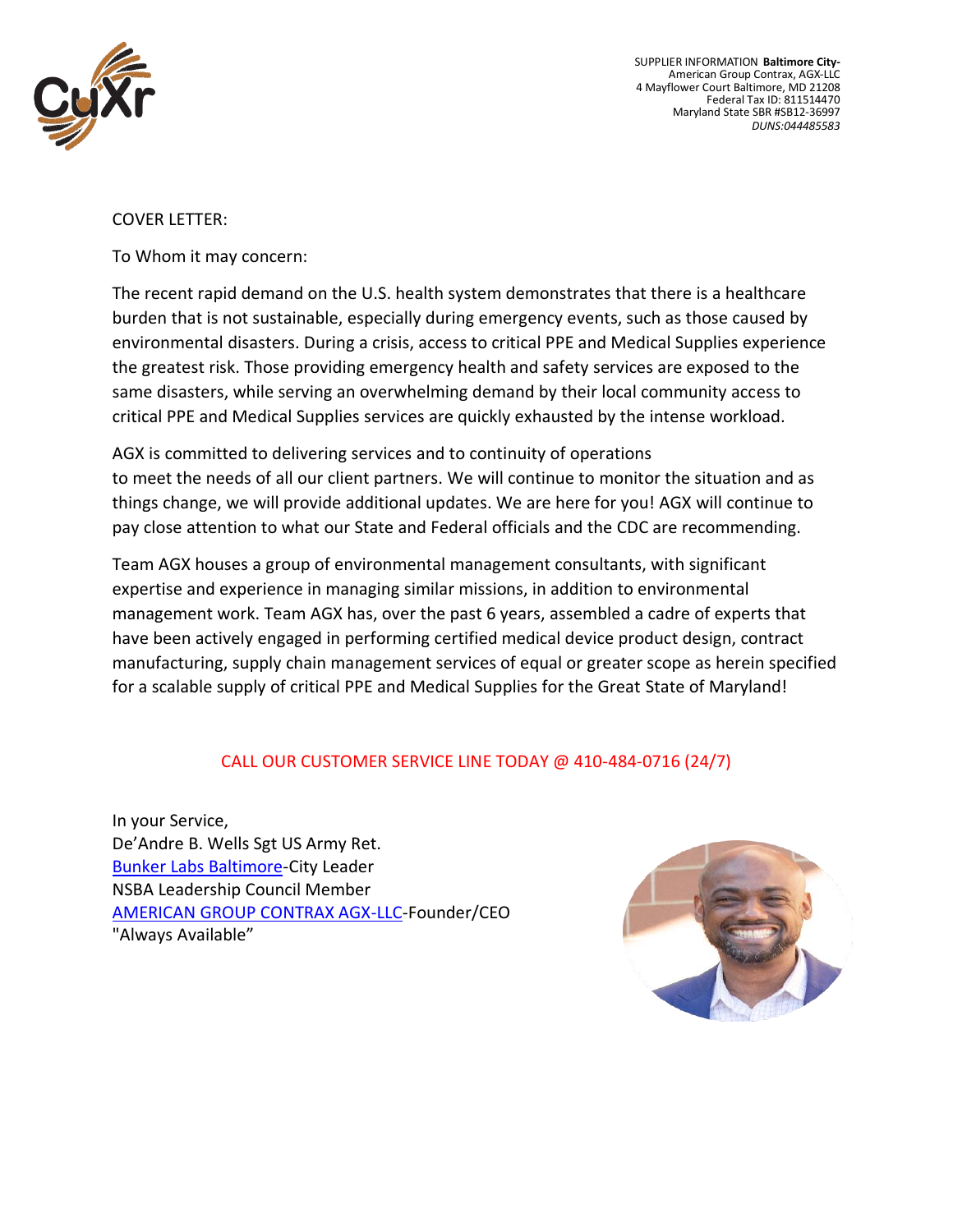

SUPPLIER INFORMATION **Baltimore City-**American Group Contrax, AGX-LLC 4 Mayflower Court Baltimore, MD 21208 Federal Tax ID: 811514470 Maryland State SBR #SB12-36997 *DUNS:044485583*

UPDATE: April 8th, 2020 – 15:28

**MODEL: CUXR MASKS**







**Product on hand:** 50,000 (USA) Can be washed up to 40x *Sleek Form Fitting Copper Infused Mask-***Product on hand:** 50,000 (USA) Can be washed up to 40x

#### As seen on Fox 45 News

**Next Shipment:** 10 million in 30 days **Production:** 50 million in 150 days

**CuXr MASK [mc]** (aka " **CureX**") is a reusable self-disinfecting anti-viral cloth mask that has been designed, developed, and manufactured in Baltimore Maryland, USA. We have partnered with several Baltimore-based prototyping, testing and manufacture companies that can immediately go into high-volume local production of the **CuXr MASK [mc]** (aka " **CureX**") using already sourced regionally available materials.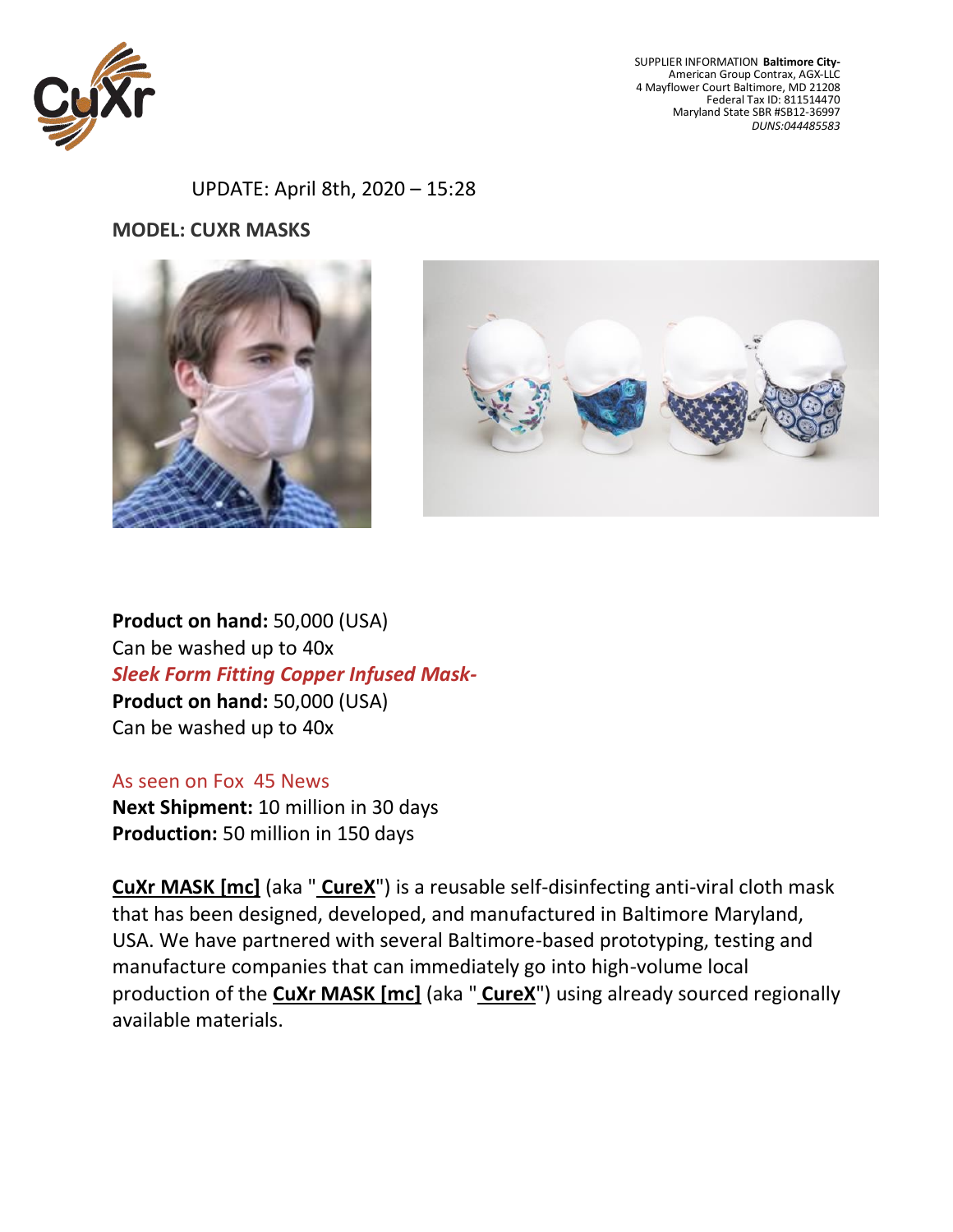

## **Federal, State, Municipal, Non-Profit Agency price \$21.60** (reduces the single

uses to \$0.65 each, when used and washed by the same person) **Firm Fixed Price Offers:**

| <b>Units by Volume</b> | <b>Unit Total Price</b> | <b>Firm Fixed Price (Discounted)</b> | <b>Discount</b> |
|------------------------|-------------------------|--------------------------------------|-----------------|
|                        | \$21.60                 | \$21.60                              |                 |
| 300                    | \$6,480.00              | \$6,480.00                           |                 |
| 1,000                  | \$21,600.00             | \$21,600.00                          | 0.5%            |
| 50,000.00              | \$1,080,000             | \$1,080,000                          | 1.0%            |
| 10,000,000             | \$216,000,000           | \$216,000,000                        | 1.5%            |
| 50,000,000             | \$1.500,000,000         | \$1.500,000,000                      |                 |
|                        |                         |                                      |                 |

### MINIMUM ORDER: 300

Manufactured in Baltimore Maryland, USA

Shipping

3-5 days Delivery

#### **Prices are CIF**

**Terms:**

**Customers must provide proof of funds prior to receiving a written quote with funding instructions. Order must be 100% funded prior to shipment**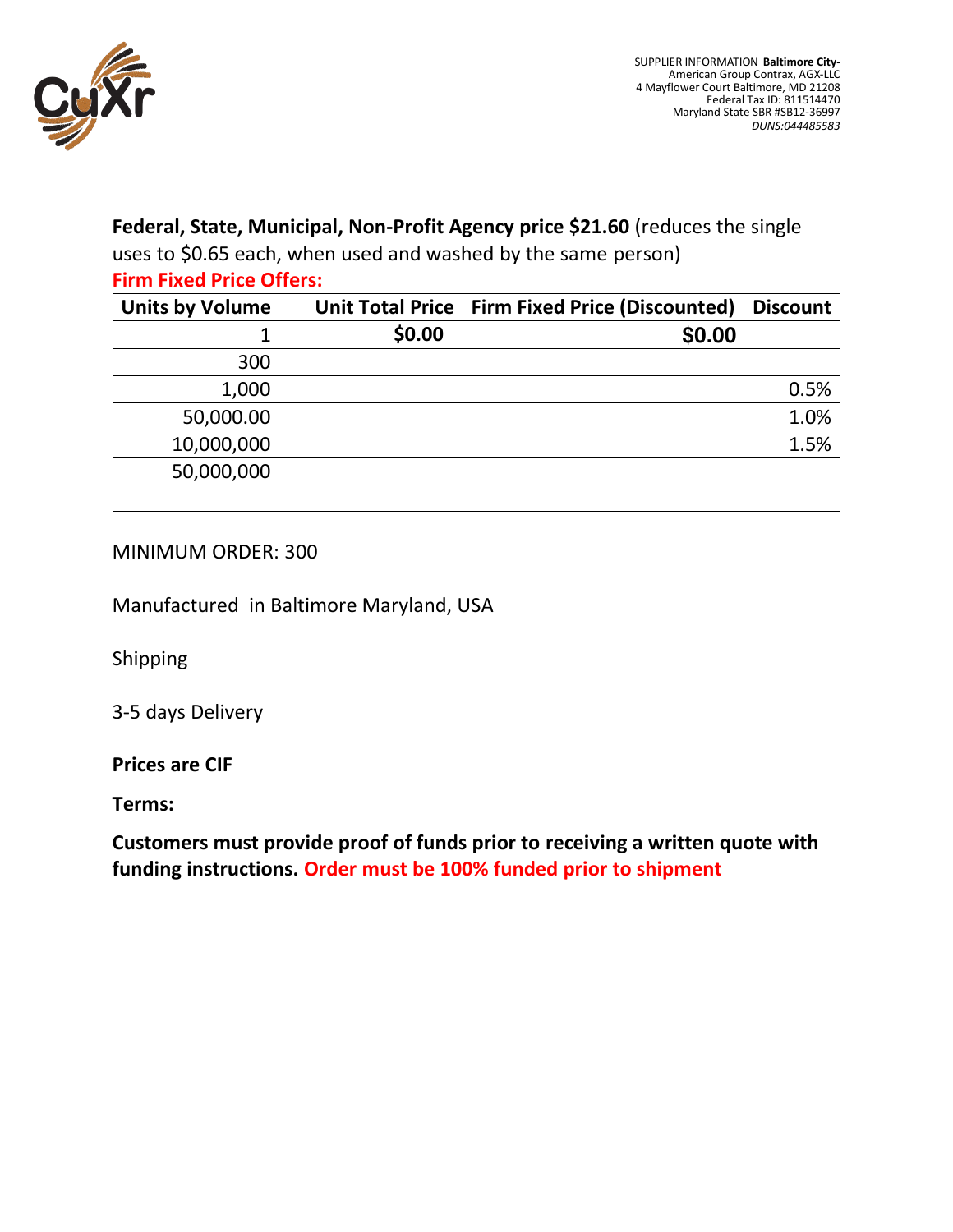

## **CuXr MASK Construction**

**CuXr MASK [mc]** (aka " **CureX**") is a reusable self-disinfecting anti-viral cloth mask that has been designed and developed by Maryland-based Medicos Consultants, LLC. We have partnered with several Baltimore-based prototyping, testing and manufacture companies that can immediately go into high-volume local production of the MD Masks using already sourced regionally available materials.

MD Mask ("Maryland Mask") Construction:

- Two-Ply Copper Cloth Construction
	- o Outer Liner: Weave 55% Cotton 45% Cupron Polyester
	- o Inner Liner: Knit 55% Cotton 45% Cupron Polyester
- Augmented 8" Filter Pocket for Increased Anti-Viral Effectiveness
- Modular Strap Design
- Custom Color or Copper Piping
- Customizable Outer Liner Construction
- Copper Cloth is Self-Disinfecting (0-2hr Timeframe) \*depending on filter configuration and fabric weave
- Copper Cloth Blend Neutralizes COVID-19 virus, RNA Viruses (e.g. Corona Virus, HIV), DNA Viruses (e.g. Herpesviridae, Adenoviridae, Papillomaviridae), Bacteria and Fungi

# **CuXr**(aka "**CUREX**") **Washing Instructions:**

Wash the CERM type facemasks, at least twice, using regular home detergent prior to use and then wash regularly / daily after use. Hot water washing and the use of chlorine bleach is highly recommended for regular post-use washing. Do not use any fabric softeners in wash or dry (e.g. dryer sheets) cycles.

Your mask has already been washed twice and is ready to use. Suggest it is washed daily to ensure it is clean to use. Be sure to put your name on it with magic marker. Be Safe and Stay well!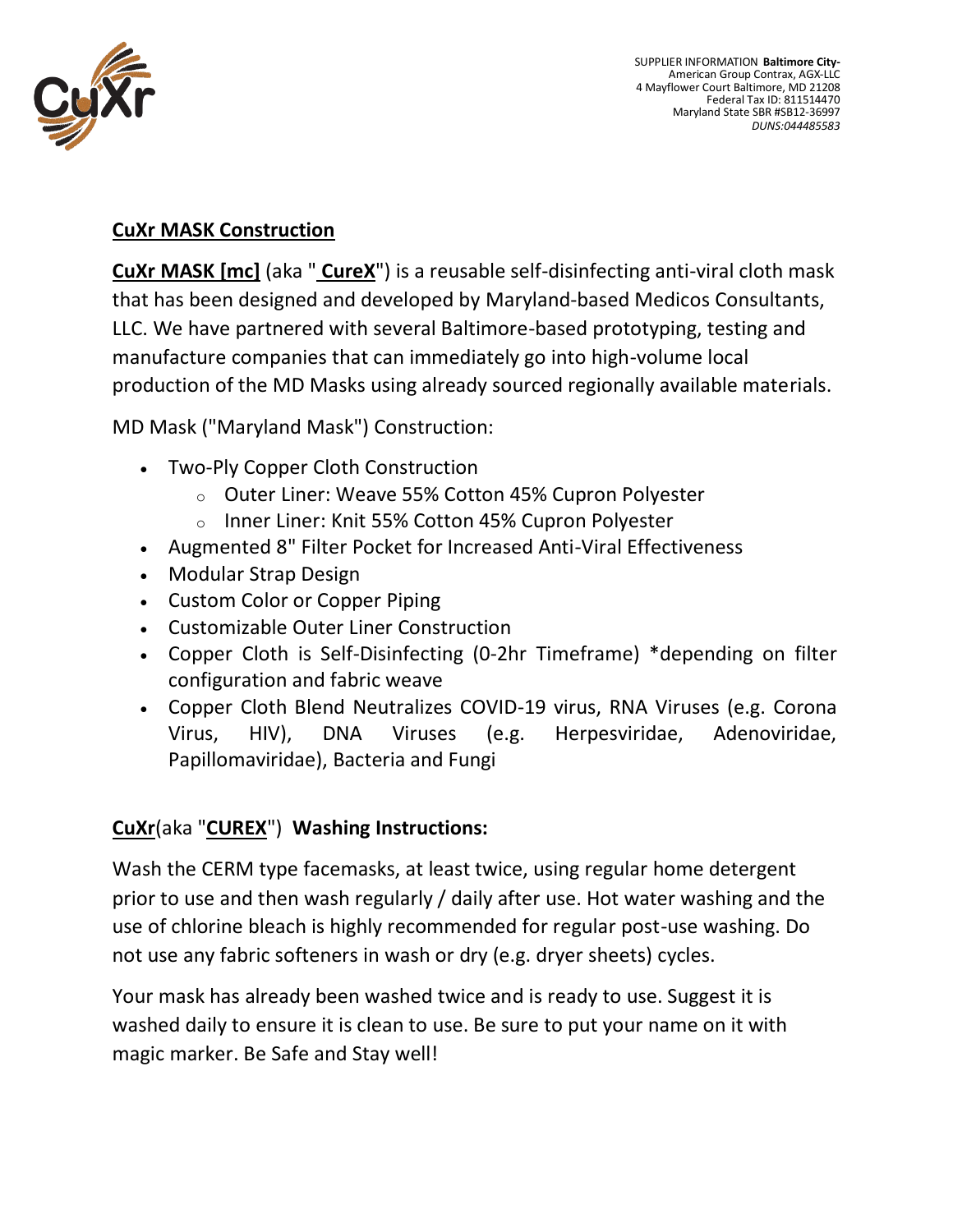

SUPPLIER INFORMATION **Baltimore City-**American Group Contrax, AGX-LLC 4 Mayflower Court Baltimore, MD 21208 Federal Tax ID: 811514470 Maryland State SBR #SB12-36997 *DUNS:044485583*

**CuXr**(también conocida como "**CUREX**") es una máscara de tela antiviral autodesinfectante reutilizable que ha sido diseñada y desarrollada por Medicos Consultants, LLC, con sede en Maryland. Nos hemos asociado con varias empresas de fabricación de prototipos, pruebas y fabricación con sede en Baltimore que pueden dedicarse inmediatamente a la producción local de alto volumen de las máscaras MD utilizando materiales disponibles en la región.

Construcción de la **CuXr**(también conocida como "**CUREX**")

- Construcción de tela de cobre de dos capas
- o Forro exterior: tejido 55% algodón 45% poliéster cupron
- o Forro interior: Tejido 55% Algodón 45% Poliéster Cupron
- Bolsillo de filtro aumentado de 8 "para mayor efectividad antiviral
- Diseño de correa modular
- Color personalizado o tubería de cobre
- Construcción de revestimiento exterior personalizable

• La tela de cobre es autodesinfectante (marco de tiempo de 0-2 h) \* dependiendo de la configuración del filtro y el tejido

• La mezcla de tela de cobre neutraliza el virus COVID-19, los virus de ARN (por ejemplo, el virus Corona, el VIH), los virus de ADN (por ejemplo, Herpesviridae, Adenoviridae, Papillomaviridae), bacterias y hongos.

## **Instrucciones de lavado de CuXr**(también conocida como "**CUREX**")**:**

Lave las mascarillas tipo CERM, al menos dos veces, usando detergente casero habitual antes de usar y luego lave regularmente / diariamente después de su uso. El lavado con agua caliente y el uso de blanqueador con cloro son muy recomendables para el lavado regular posterior al uso. No utilice suavizantes de telas en ciclos de lavado o secado (por ejemplo, sábanas de secado).